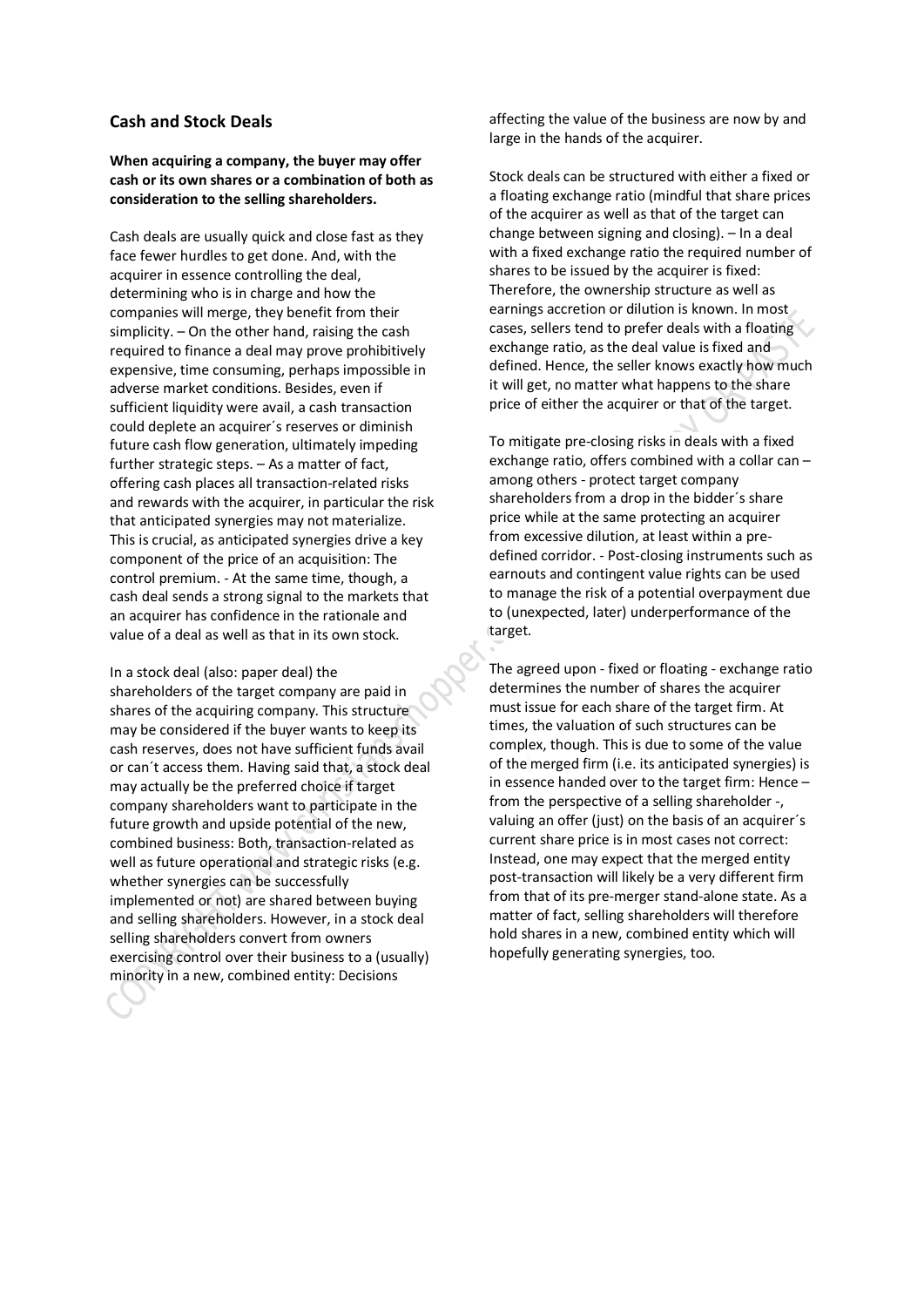DISTRIBUTION RISK

|                                                                                                                                                                                                                                |                    | PRE-CLOSING<br>(MARKET) RISK           | POST-CLOSING<br>(OPERATING) RISK      |
|--------------------------------------------------------------------------------------------------------------------------------------------------------------------------------------------------------------------------------|--------------------|----------------------------------------|---------------------------------------|
| ALL-CASH DEAL                                                                                                                                                                                                                  | ACQUIRER<br>SELLER | ALL<br>NONE                            | ALL<br>NONE                           |
| FIXED-SHARE<br>DEAL                                                                                                                                                                                                            | ACQUIRER<br>SELLER | EXPECTED<br>PERCENTAGE<br>OF CUNGESHIP | ACTUAL<br>PERCENTAGE<br>OF CWNERSHIP  |
| FXED-VALUE<br>$D\Xi A$                                                                                                                                                                                                         | ACQUIRER<br>SELLER | AL<br>NONE                             | ACTUAL<br>PERCENTAGE<br>OF OWN ERSHIP |
| Constitution of the wave of constant of the constitution of the constitution of the constitution of the constitution of the constitution of the constitution of the constitution of the constitution of the constitution of th |                    |                                        |                                       |